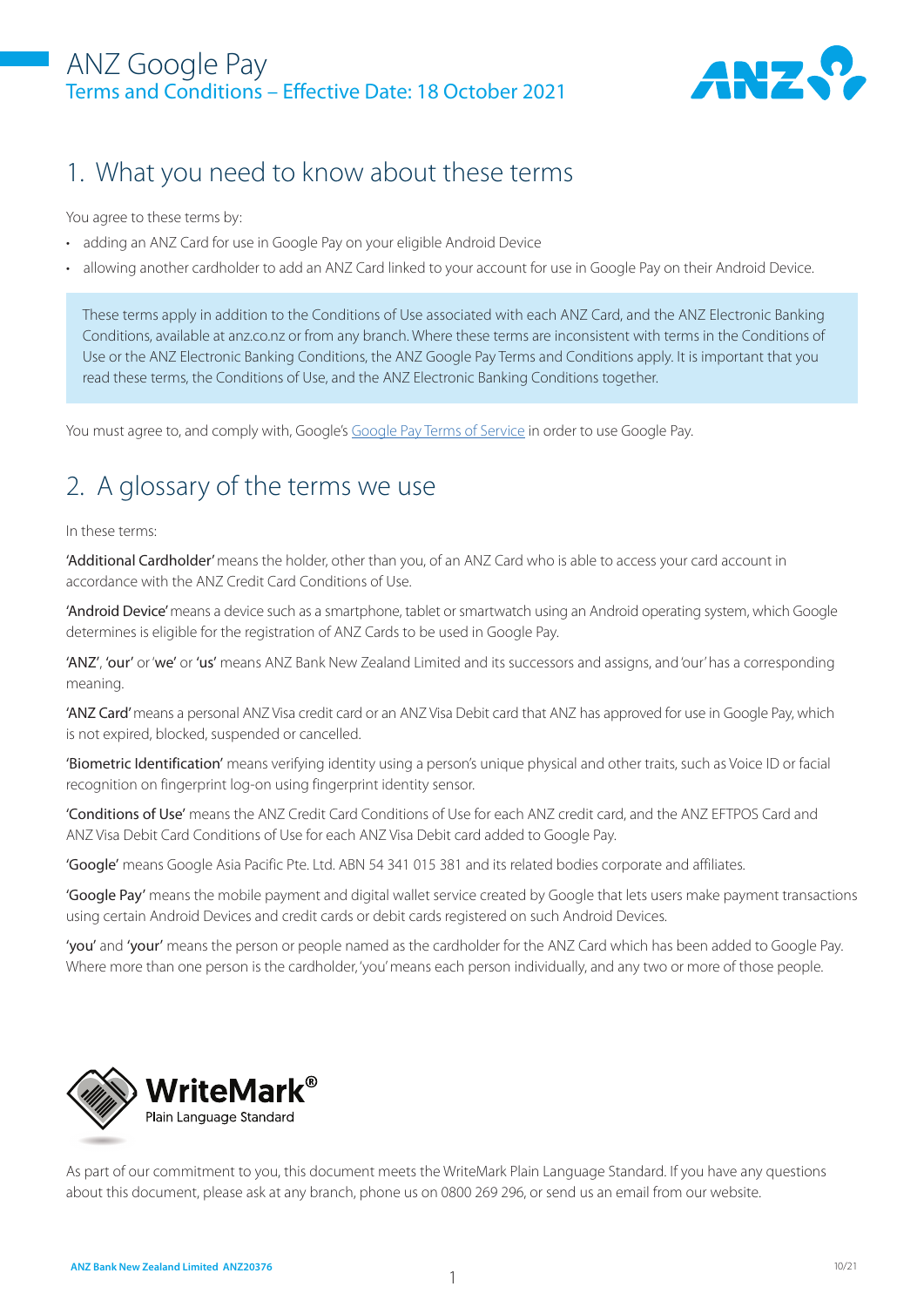# 3. How to add and remove an ANZ Card in Google Pay

You can add an ANZ Card to Google Pay on your eligible Android Device and any Additional Cardholder can add an ANZ Card to the Additional Cardholder's eligible Android Device, provided that:

- you are registered for ANZ Internet Banking or goMoney
- if you are not the sole account holder, each account holder has agreed to the ANZ Card being added to the relevant cardholder's eligible Android Device
- we can verify your, or the Additional Cardholder's, identity, and
- the account is in good standing.

You can remove an ANZ Card linked to your account from Google Pay at any time and an Additional Cardholder can remove their ANZ Card from Google Pay at any time. Instructions on how to add an ANZ Card to Google Pay, or remove one, are set out on our Google Pay web page.

### 4. How to use your ANZ Card with Google Pay

Once an ANZ Card is added to Google Pay, the cardholder can use Google Pay to authorise transactions on that ANZ Card. To authorise transactions, use the relevant Android Device in place of an ANZ Card at a contactless terminal, in an application or online.

You must nominate a card in Google Pay to make transactions. The nominated card will be your default card in Google Pay. Transactions will be debited from the card account for your default card in Google Pay unless you select a different card for the transaction.

You do not need to unlock your Android Device to use Google Pay for contactless transactions in New Zealand of less than NZD \$200. If three consecutive transactions are made using Google Pay on your Android Device without the phone being unlocked, you will need to unlock your phone before you can make another transaction using Google Pay.

Before you can add your ANZ Card to Google Pay, your Android Device must have a screen lock.

In New Zealand, if the contactless transaction is over NZD \$200, you'll also need to unlock your Android Device or may need to enter your ANZ card PIN at the contactless terminal to authorise the transaction. The transaction limits at which a PIN is required may vary overseas.

You must have selected Google Pay as the default mobile wallet application on your Android Device's settings to make transactions with Google Pay.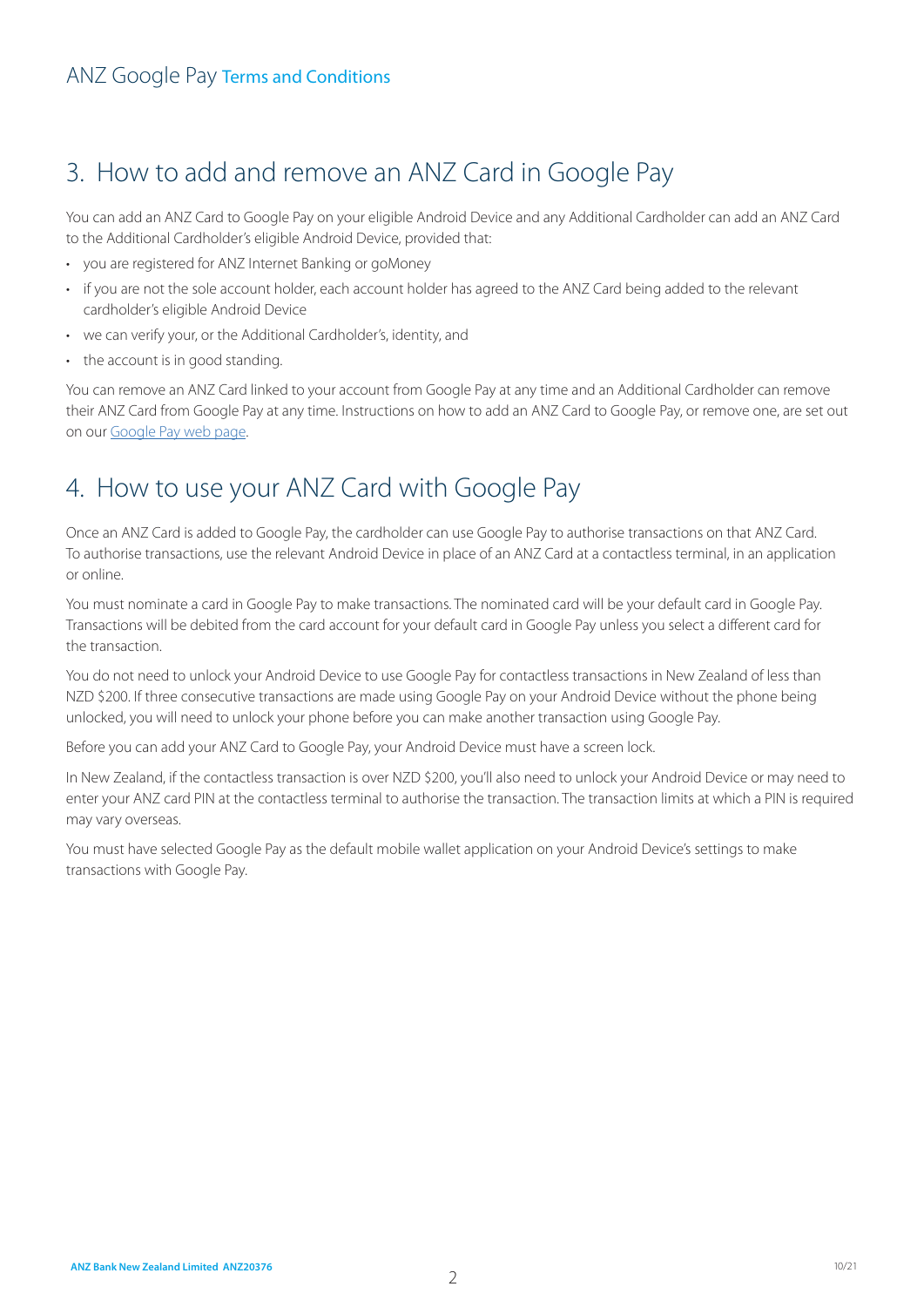### 5. How to keep your Android Device secure

Any person who has access to your Android Device may be able to make transactions using an ANZ Card registered in Google Pay.

We have set out below some things that you must do to help keep your Android Device secure.

Make sure that no one else knows how to unlock or access your Android Device.

Take all possible care to keep your Android Device pattern, passcode, or Biometric Identification secure and confidential by:

- choosing a PIN or passcode that's hard for others to work out, and different from your other PINs and passcodes
- memorising your PIN or passcode and not writing it down
- not telling anyone your PIN or passcode, including your family or anyone who appears to be in authority (such as people who claim to be ANZ staff, a merchant or the Police)
- taking all reasonable care so that no one sees your passcode or pattern when you enter it
- changing your PIN, passcode or pattern regularly, and immediately if you think another person knows it, and
- not allowing anyone else to register their Biometric Identification on your Android Device.

Protect the security of your Android Device, including by:

- regularly updating its operating system
- not leaving it unattended
- only installing trusted applications on your Android Device, and
- not doing anything fraudulent or malicious to your Android Device such as reverse engineering or hacking into its software, overriding its hardware or software, or enabling rooting.

You must remove any ANZ Cards from your Android Device, before selling or giving your Android Device to someone else.

You must follow the requirements in the ANZ Electronic Banking Conditions for the PIN on your ANZ Card.

You must call us immediately on 0800 658 044, or +64 9 522 3010 from overseas, if:

- you lose your Android Device or it's stolen
- someone else has used, or might have used, Google Pay on your Android Device without your authority
- someone else knows, or may know, your ANZ Card PIN or how to unlock your Android Device
- the mobile service on your Android Device is suddenly disconnected without your permission this may indicate you have been subject to mobile phone porting or fraud, or
- you suspect a security breach has occurred in relation to your Android Device or Google Pay.

Based on your report, we will suspend all use of your ANZ Card in Google Pay and we may also suspend use of your physical ANZ Card. This helps protect you as much as possible from additional loss or liability.

For more information and advice on how to protect yourself and your information when using electronic banking services see our Banking Safely webpage and the ANZ Electronic Banking Conditions.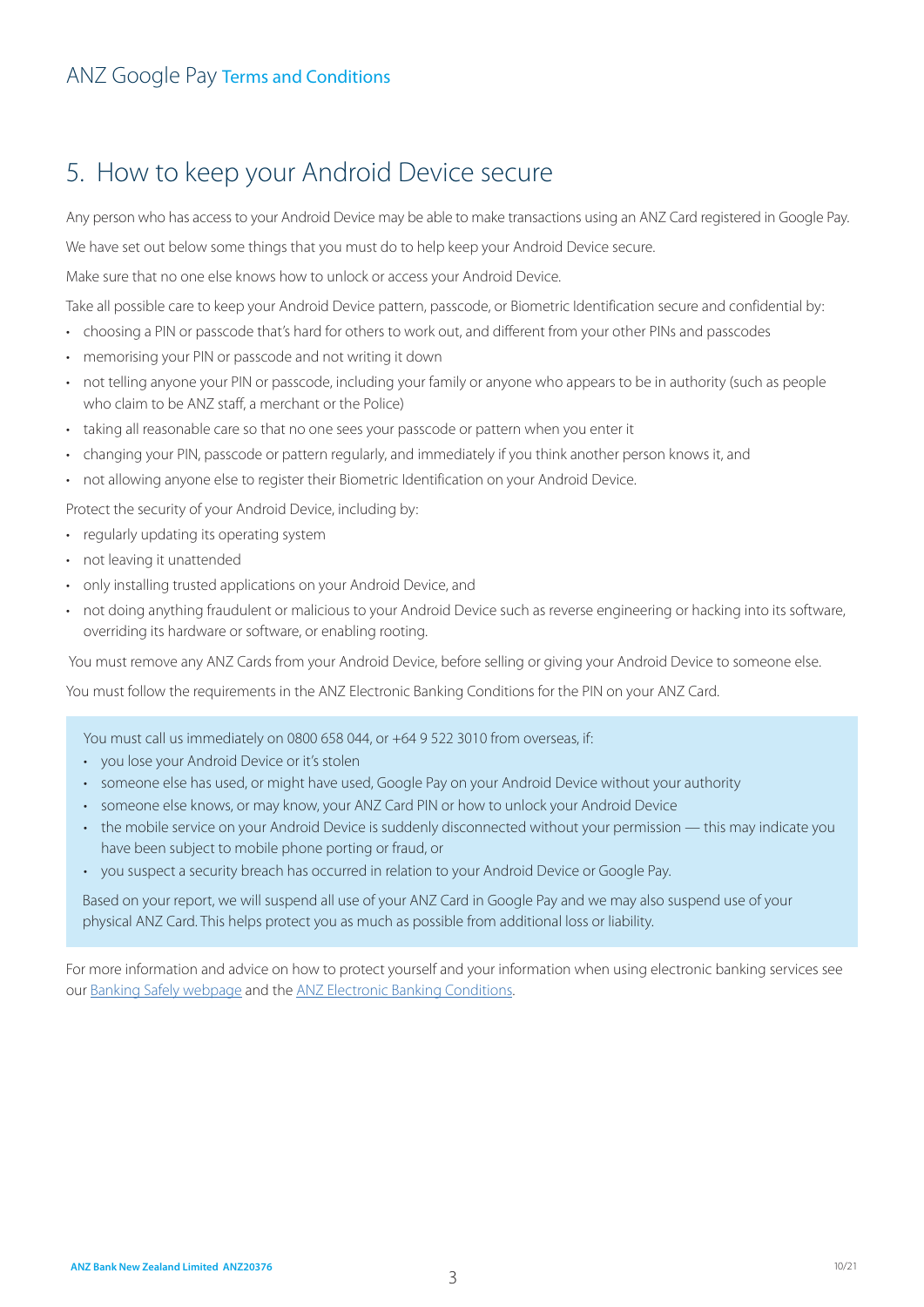# 6. Your responsibility for unauthorised use, other losses and damage

You accept that our authority to process instructions on your ANZ Card through Google Pay comes from the transmission of a transaction using Google Pay. You agree we have that authority whether or not you have actually given authority for the instruction.

Any person who has access to your Android Device will be able to make transactions using an ANZ Card registered in Google Pay, even if that person is not able to unlock your Android Device.

In New Zealand, if the contactless transaction is over NZD \$200, you'll also need to enter your ANZ Card PIN at the contactless terminal to authorise the transaction. The transaction limits at which a PIN is required may vary overseas.

Only three consecutive transactions or attempts can be made by your Android Device using Google Pay before your Android Device will need to be unlocked, to continue making transactions.

If Google Pay is enabled on your Android Device, and another person has access to your Android Device, you are taken to have authorised that person to make transactions on your account using Google Pay. This means we will treat any Google Pay transaction initiated by that person as authorised by you and you will be responsible for such transactions. The provisions in these terms and the ANZ Electronic Banking Conditions dealing with unauthorised transactions will not apply to such transactions.

Such transactions could result in significant loss or liability to you.

We have set out what losses and costs you'll be responsible for in the ANZ Electronic Banking Conditions.

### 7. Limits to ANZ's liability

You agree that, to the extent permitted by law, ANZ will not be liable for any direct or indirect loss or damage arising from your use of Google Pay to the extent that:

- the loss was caused by your fraud or negligence
- we believe you've contributed to the loss. For example, you have breached these terms or used Google Pay or your Android Device in a manner not permitted by Google, such as obtaining root access to your Android Device, or
- the loss was caused by situations outside of our control, such as a malfunction of any equipment or systems supporting Google Pay.

You agree that, to the extent permitted by law, ANZ won't be responsible for any direct or indirect loss or damage:

- to your Android Device from any use or attempted use of Google Pay
- if you can't access or use Google Pay
- arising from the goods or services which you have purchased using Google Pay, or
- if any transaction fails or is declined when you use Google Pay.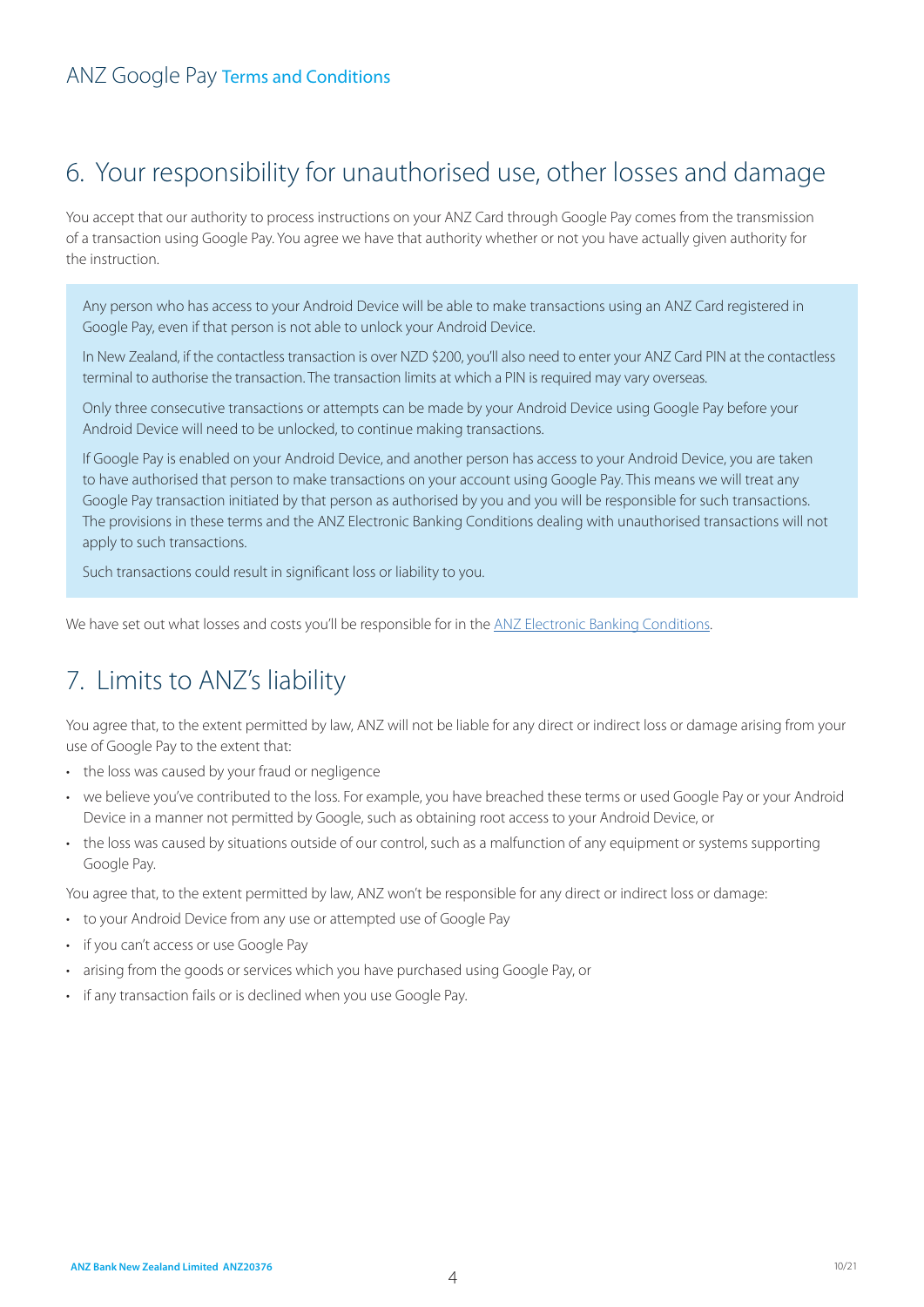# 8. Reasons we might block your use of Google Pay

ANZ may block, suspend or terminate your ANZ Card in Google Pay at any time:

- if ANZ reasonably suspects fraud
- if your ANZ Card is cancelled, blocked or suspended
- if you are in default under any of our terms and conditions
- if required by applicable laws (such as anti-money laundering and counter terrorism financing laws, or sanctions laws)
- if directed to do so by Google or by the applicable card network (for example, in circumstances of suspected fraud)
- if ANZ's arrangements with Google regarding Google Pay cease or are suspended, or
- in any of the situations that ANZ may delay, refuse to let you do a transaction, or suspend and cancel your physical ANZ Card under the ANZ Electronic Banking Conditions. This includes:
	- if delaying, or refusing, the transaction will help prevent fraud, money laundering, or other crimes happening in New Zealand or overseas
	- if the transaction involves, directly or indirectly, certain countries, types of business, or people which New Zealand or overseas laws prevent you or us from dealing with, or which we're not prepared to do business with, for any reason, and
	- if we believe we'll suffer a loss if you continue to use your ANZ Card.

We can block, suspend or terminate your ANZ Card in Google Play at any time and without letting you know first. We won't be responsible for any losses or costs you or anyone else incur because we've refused to complete any transaction, when our refusal is in accordance with these terms and the ANZ Electronic Banking Conditions.

# 9. How we collect, use, and manage your information

ANZ may collect information relating to your Android Device (including from Google). This information can include your phone number, app version, device type and model, operating system and security information such as whether you have obtained root access, and information about your transactions in Google Pay. We can collect such information:

- to make sure your ANZ Card properly functions in Google Pay
- for security purposes and to identify fraud
- so we can better provide assistance to you
- to enable us to comply with our obligations to Google and any other parties associated with the provision of Google Pay
- to comply with applicable laws and regulations and respond to regulatory or governmental enquiries
- to perform internal analytics, and
- to tell you about other products or services that may be of interest to you, unless you have opted out.

We also receive information from Google when you add an ANZ Card to Google Pay about your location (if you have location services enabled on your Android Device) and about your Google Account, which may be used by us to help determine whether to approve adding your ANZ Card to Google Pay.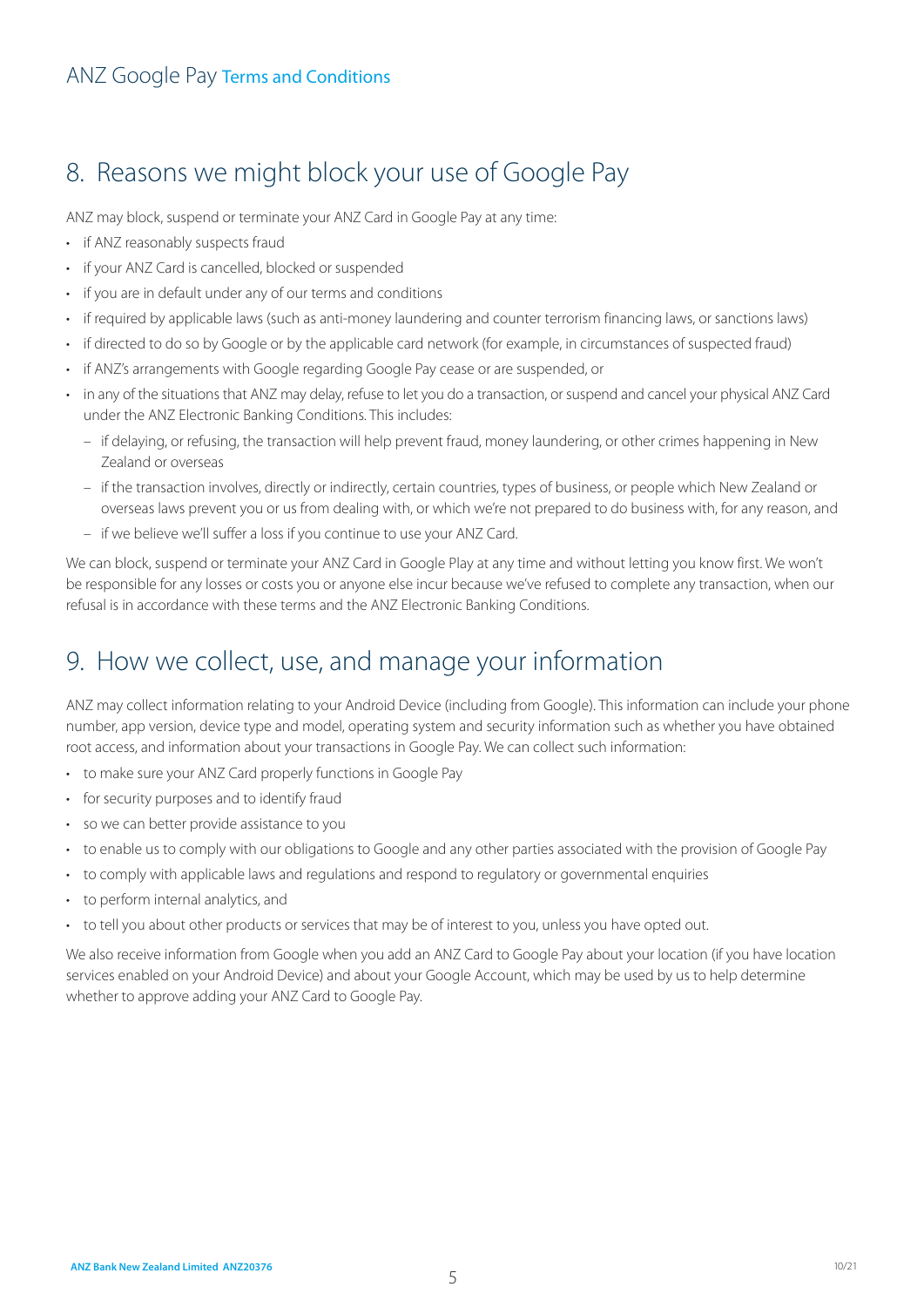#### ANZ Google Pay Terms and Conditions

We may also exchange information with Google and third party service providers, including Visa Worldwide Pte Limited, and mobile network operators:

- to enable the use of your ANZ Card with Google Pay and to improve Google Pay generally, and
- to share information about persons involved in suspected security breaches or fraud.

The information we exchange with Google can be used by Google to:

- enable the use of your ANZ Card with Google Pay
- enable Google to display your transaction history in Google Pay
- improve and promote Google Pay and the user experience with Google Pay generally
- manage and enhance the Google Pay program
- help prevent and detect security breaches and fraud
- comply with applicable laws and regulations and respond to regulatory or governmental inquiries, and
- create business performance reporting and perform ad attribution analysis at an aggregate level.

The information may also be used by Google in accordance with their privacy policy.

If you do not want us to collect or disclose this information as described, you should not register an ANZ Card for use in Google Pay. If you do not want to receive marketing information from us, phone us on 0800 269 296.

The ANZ Electronic Banking Conditions contain more general information about how we collect and handle your information.

Once an ANZ Card is registered to your Android Device, Google may access your personal information about the use of that ANZ Card through Google Pay. Please see Google's privacy policy for how Google may access and use your personal information. You are responsible for ensuring you read and understand Google's privacy policy.

# 10. Google Pay is provided by Google

Google Pay is provided by Google, not by ANZ. We supply information to Google to allow the use of an ANZ Card through Google Pay. We are not liable for:

- use, functionality or availability of Google Pay or any Android Device
- merchant locations having available and compatible contactless terminals, or
- any reduced level of service caused by the failure of third party communications and network providers.

You must also agree to Google's Google Pay Terms of Service in order to use Google Pay.

#### 11. ANZ may communicate via SMS or Google Pay

Without limiting any other means of communicating with you under the Conditions of Use, you agree that we may communicate with you by:

- sending an SMS to your Android Device
- sending you an email to the email address you have provided
- writing to you at the address you have provided to us, or
- sending a push notification to your Android Device.

These communications may include a link to detailed information on our website.